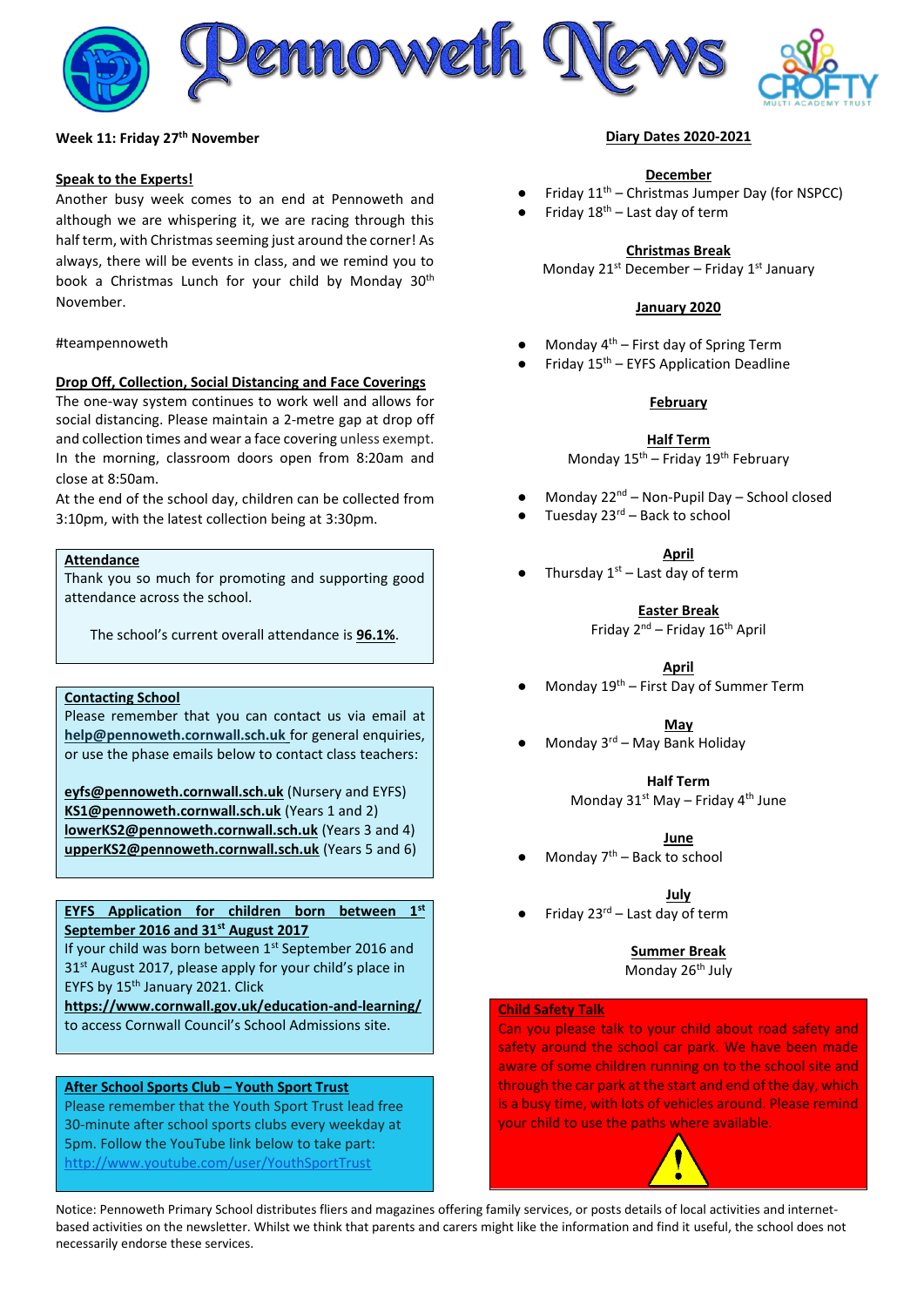# **Who has been spotted…?**

We are delighted to announce the latest recipients of our character qualities. Well done to the following children who have been spotted by staff!

Each character represents a quality we believe to be important not only in school and education but also in the wider community.

Considerate children are thoughtful, caring, sympathetic, helpful, polite, attentive, mindful and patient, amongst other qualities.

If a child is inquisitive, they are curious, inquiring, questioning, intrigued and eager to know.

Children who show they are courageous will be bold, brave, valiant adventurous and determined.

If a child is spotted as being fun, they will be enthusiastic, excited, energetic, cheerful, light-hearted and will laugh!

We also have our Stars of the Week, who have been classroom superstars and have showed a range of great qualities! Well done to the children chosen as this week's Star of the Week!

| Quality     | <b>Children Spotted in EYFS and Key Stage 1</b> | <b>Children Spotted in Key Stage 2</b> |
|-------------|-------------------------------------------------|----------------------------------------|
| Considerate | Pendennis: Jamie                                | Newlyn: Scarlett                       |
|             | Restormel: Georgie                              | Porthleven: Bea                        |
|             | Tintagel: Zakary                                | Mevagissey: Henry                      |
|             | Porthcurno: Eleanor                             | Pendeen: Exodus                        |
|             | Gwithian: Archie                                | Lizard: Rio                            |
|             | Marazion: Elsie                                 | Godrevy: Mia                           |
| Inquisitive | Pendennis: Holly                                | Newlyn: Harley C                       |
|             | Restormel: Ben                                  | Porthleven: Ana                        |
|             | Tintagel: Natalyia                              | Mevagissey: Walter                     |
|             | Porthcurno: Joseph                              | Pendeen: Oliwia                        |
|             | Gwithian: Isla                                  | Lizard: Harry                          |
|             | Marazion: Freddie J                             | Godrevy: Dylan                         |
| Courageous  | Pendennis: Lola                                 | Newlyn: Maddie                         |
|             | Restormel: Tianna                               | Porthleven: Brooke                     |
|             | Tintagel: Archie                                | Mevagissey: Daisy                      |
|             | Porthcurno: Nicola                              | Pendeen: Sienna                        |
|             | <b>Gwithian: Rizzick</b>                        | Lizard: Rhys                           |
|             | Marazion: Jayden                                | Godrevy: Ethan                         |
| Fun         | Pendennis: Ethan                                | Newlyn: Piran                          |
|             | Restormel: Noah                                 | Porthleven: Dovydas                    |
|             | Tintagel: Lilly G                               | Mevagissey: Amber                      |
|             | Porthcurno: Cory                                | Pendeen: Yeshua                        |
|             | Gwithian: River                                 | Lizard: Finley                         |
|             | Marazion: Blaise                                | Godrevy: Tia                           |
|             | Restormel: Jax                                  | Newlyn: Austeja                        |
|             | Tintagel: Natalie                               | Porthleven: Brandon                    |
|             | Porthcurno: Kairi                               | Mevagissey: Amelia                     |
|             | Gwithian: Layla                                 | Pendeen: Dominic                       |
|             | Marazion: Izzy                                  | Lizard: Zennor                         |
|             |                                                 | Godrevy: Ollie                         |

# **Pupil Premium Update**

We will be processing an updated application for Pupil Premium Funding to Cornwall Council on Monday 7<sup>th</sup> December. All children will be part of this process. Your child may not necessarily be entitled to Free School Meals (this is different to the Universal Free School Meal Entitlement, which all children receive from EYFS – Year 2). However, your child may be entitled to Pupil Premium Funding, which in turn, secures additional money for our school. If you have received a Pupil Premium form, please complete all sections and return to your child's class teacher as soon as possible. If you do not wish for your details to be included in this application process, please contact the school office by no later than Friday 4<sup>th</sup> December. Many thanks for your continued support.

## **Online Apps (Roblox and Cunch Line Chronicles) – Please Monitor**

The police have made us aware that **Roblox** now has a feature allowing images to be sent to children. A new game, **Cunch Line Chronicles**, is available and focuses on gang culture and drug trafficking. Please monitor your child's use of apps and online activity.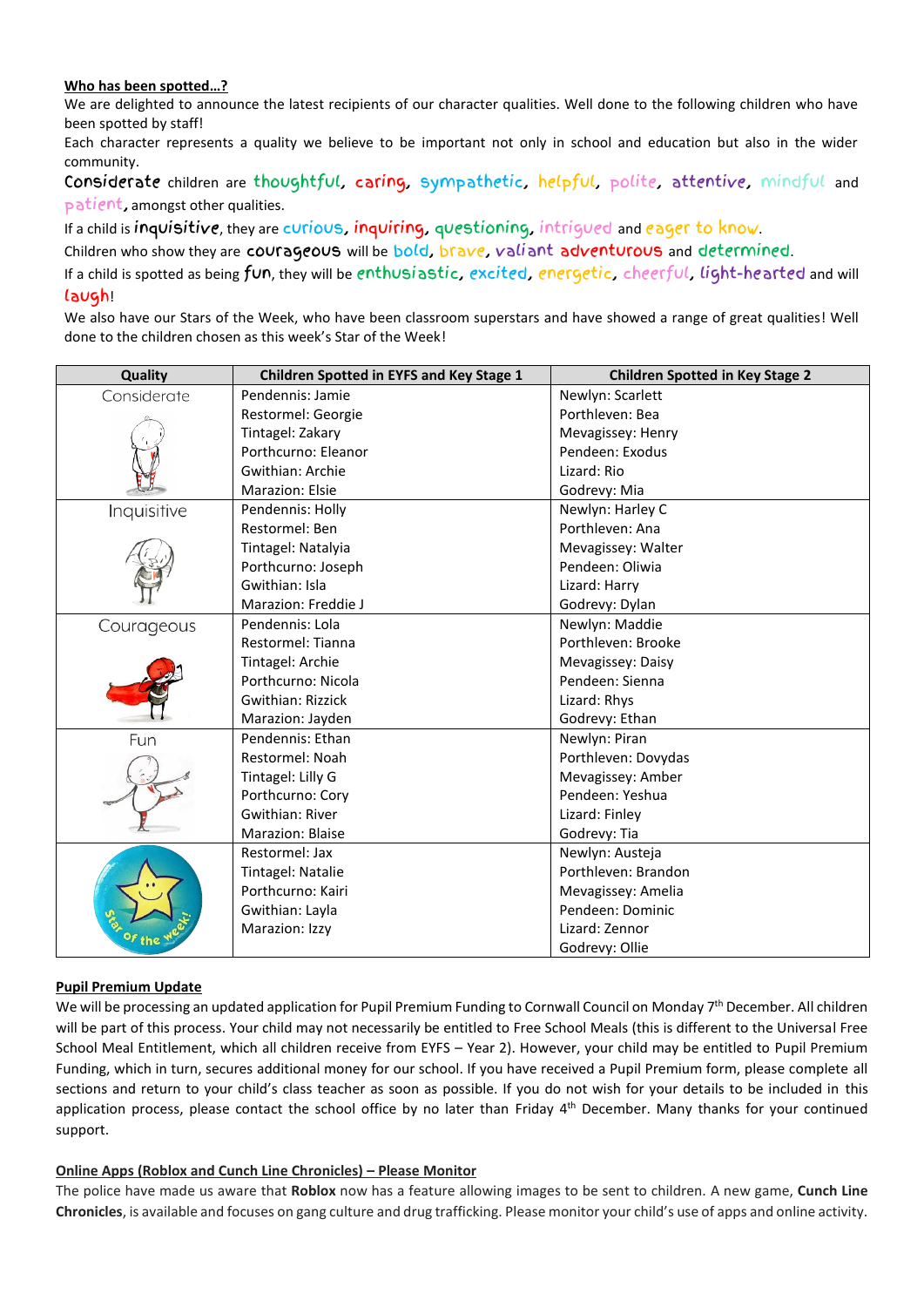# **Unauthorised Exceptional Leave of Absence Information**

The law requires parents and carers to ensure their children receive an efficient full-time education, and every minute of every day is important. Please help them not to miss any of this valuable time.

We hope that when you have read the information outlined on our website, you will consider that your child's education is too important to take holidays during term time.

*If your child is absent from school without authorisation, you will be committing an offence under the Education Act 1996. We may submit a request to Cornwall Council for a Penalty Notice to be issued, in accordance with Sections 444A and 444B of the said Act. Penalty Notices are issued per liable parent, per child and each carry a fine of £60 if paid within 21 days or £120 if paid after this but within 28 days. Failure to pay the Penalty Notice may result in legal action. Absence not authorised by the school may result in a prosecution in the Magistrates' Court under Section 444(1) or Section 444(1A) of the Education Act 1996, leading to a fine of up to £2,500 and/or a custodial sentence. Cornwall Council may also apply for the costs incurred in taking the matter to Court.*

## **Unauthorised Late Marks Information**

If your child is arriving late, after 8:50am this will be recorded as Late (L). If your child arrives after the register has closed at 9:10am, this will be recorded as an Unauthorised Absence (U). If your child accrues 10 Unauthorised Absences within 100 sessions (10 weeks) you will be committing an offence under the Education Act 1996.

Persistent absence/unauthorised lates, not authorised by the school, may result in a prosecution in the Magistrates Courts, leading to fines up to £2500 and/or custodial sentences.

## **Child Absence**

Please do contact us as soon as possible if your child is going to be absent from school. Messages can be left on the answer phone if your call is not taken.



## **Early Years Update – Childcare Survey**

For any parents and carers with children in the Early Years. Please scroll down for information regarding the Early Years Update and the childcare survey. The Survey closes on Sunday 20 December 2020.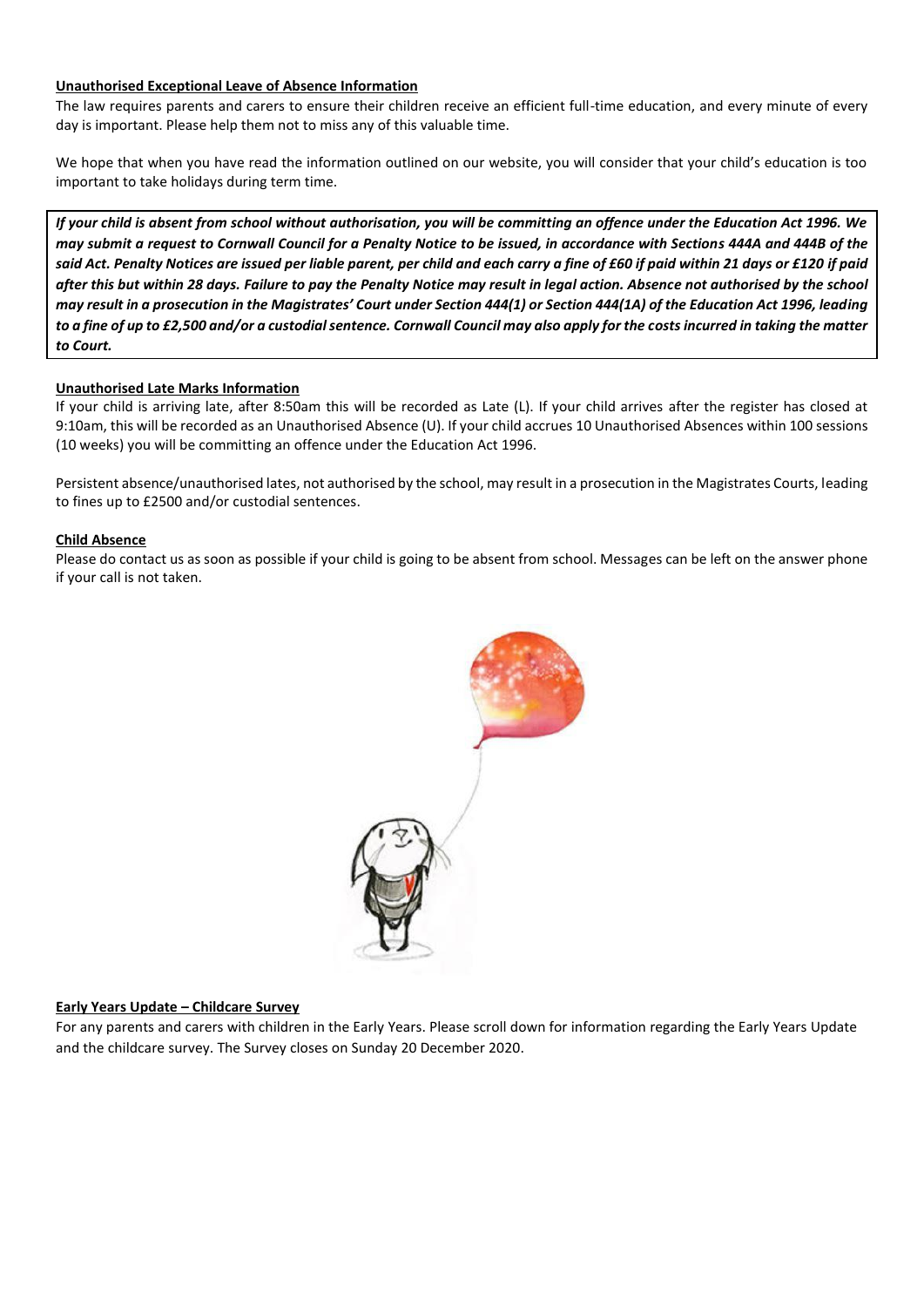

# **Message regarding:**

# **Early Years Update 23.11.2020**

Dear Colleagues

A very important message to share with you today – the launch of the Childcare Survey for 2020. We would hugely appreciate your support in sharing with all of your families and the wider community. The responses we receive will further help us to understand what provision looks like in Cornwall and how it has been affected by all things Covid related. We recognise too that families may respond differently at this time due to restrictions for example on what can / cannot be provided during Lockdown and going forward. We want to capture as much feedback as possible and particularly from our more vulnerable families.

Your support therefore is absolutely key so please share the survey information as widely as possible. Thank you for your help.

# **Childcare Survey 2020**

A key part of our childcare and early years duties is ensuring that families can access good quality childcare where and when they need it. We have now launched our Childcare Survey 2020 for families of children up to age 14 (or 18 for children with disabilities) to let us know their needs and experiences in this area. The survey should only take ten minutes to complete and can be found at the link below:

# [Childcare Survey](https://www.cornwall.gov.uk/education-and-learning/early-years-foundation-stage-eyfs-and-childcare/childcare-sufficiency/)

We would be grateful if you could share the survey with the families you work with. Anyone completing the survey can also choose to enter a prize draw to win one of several fantastic family activities generously donated by local businesses and attractions!

**The Survey closes on Sunday 20 December 2020.**